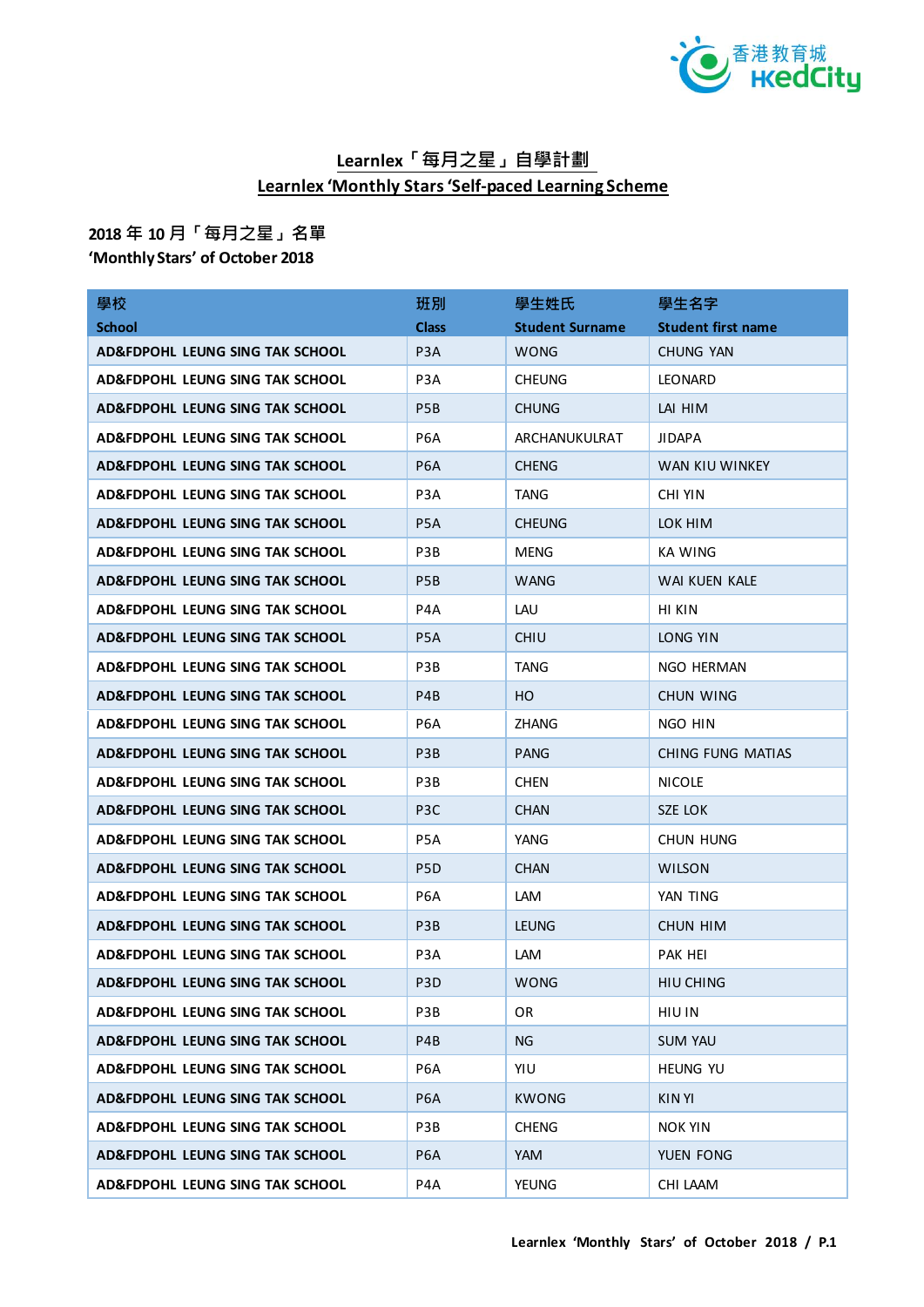

| 學校                              | 班別               | 學生姓氏                   | 學生名字                      |
|---------------------------------|------------------|------------------------|---------------------------|
| <b>School</b>                   | <b>Class</b>     | <b>Student Surname</b> | <b>Student first name</b> |
| AD&FDPOHL LEUNG SING TAK SCHOOL | P <sub>3</sub> B | <b>CHAN</b>            | CHUN HEI                  |
| AD&FDPOHL LEUNG SING TAK SCHOOL | P <sub>6</sub> A | <b>WONG</b>            | WAN YIN                   |
| AD&FDPOHL LEUNG SING TAK SCHOOL | P <sub>3</sub> A | <b>CHEUNG</b>          | <b>HEI YAN</b>            |
| AD&FDPOHL LEUNG SING TAK SCHOOL | P4B              | MA                     | <b>TSZ YU</b>             |
| AD&FDPOHL LEUNG SING TAK SCHOOL | P <sub>5</sub> B | <b>TSE</b>             | SHI HO                    |
| AD&FDPOHL LEUNG SING TAK SCHOOL | P <sub>5</sub> A | <b>TAM</b>             | CHEUK YAN CELESTE         |
| AD&FDPOHL LEUNG SING TAK SCHOOL | P <sub>5</sub> A | KWOK                   | SIN YU                    |
| AD&FDPOHL LEUNG SING TAK SCHOOL | P <sub>5</sub> B | HO.                    | KA LONG                   |
| AD&FDPOHL LEUNG SING TAK SCHOOL | P <sub>5</sub> B | <b>ZHENG</b>           | <b>HEI TUNG</b>           |
| AD&FDPOHL LEUNG SING TAK SCHOOL | P4A              | <b>YEUNG</b>           | CHIN TSUN                 |
| AD&FDPOHL LEUNG SING TAK SCHOOL | P <sub>5</sub> A | CHAN                   | PAK HO                    |
| AD&FDPOHL LEUNG SING TAK SCHOOL | <b>P61</b>       | <b>CHAN</b>            | CHEUK CHI CHARESE         |
| AD&FDPOHL LEUNG SING TAK SCHOOL | P <sub>3</sub> D | LO                     | <b>CHOI YAU</b>           |
| AD&FDPOHL LEUNG SING TAK SCHOOL | P <sub>6</sub> A | PANG                   | WAI YEE                   |
| AD&FDPOHL LEUNG SING TAK SCHOOL | P <sub>6</sub> A | <b>HAN</b>             | <b>WAI</b>                |
| AD&FDPOHL LEUNG SING TAK SCHOOL | P6A              | WU                     | CHAK SUM                  |
| AD&FDPOHL LEUNG SING TAK SCHOOL | P <sub>6</sub> A | <b>CHAN</b>            | HIN HEI                   |
| AD&FDPOHL LEUNG SING TAK SCHOOL | P6A              | <b>CHONG</b>           | <b>TSE YAN</b>            |
| AD&FDPOHL LEUNG SING TAK SCHOOL | P <sub>6</sub> A | <b>LEUNG</b>           | KING YAM                  |
| AD&FDPOHL LEUNG SING TAK SCHOOL | P3B              | <b>YEUNG</b>           | KW0K FUNG                 |
| AD&FDPOHL LEUNG SING TAK SCHOOL | P <sub>4</sub> A | <b>CHAN</b>            | KIN TO                    |
| AD&FDPOHL LEUNG SING TAK SCHOOL | P3B              | ΝG                     | CHLOE WAN CHEE            |
| AD&FDPOHL LEUNG SING TAK SCHOOL | P <sub>4</sub> A | XING                   | WENWEN                    |
| AD&FDPOHL LEUNG SING TAK SCHOOL | P6B              | QIU                    | CHEUK FEI                 |
| AD&FDPOHL LEUNG SING TAK SCHOOL | P4C              | IP                     | <b>HEUNG YEUNG</b>        |
| AD&FDPOHL LEUNG SING TAK SCHOOL | P4B              | DONGSAENKAEW           | SAMART                    |
| AD&FDPOHL LEUNG SING TAK SCHOOL | P <sub>3</sub> A | <b>CHAN</b>            | PAK TO                    |
| AD&FDPOHL LEUNG SING TAK SCHOOL | P3B              | HO                     | PAK YI                    |
| AD&FDPOHL LEUNG SING TAK SCHOOL | P <sub>6</sub> A | <b>LEE</b>             | YU TSAM                   |
| AD&FDPOHL LEUNG SING TAK SCHOOL | P <sub>3</sub> A | <b>TUNG</b>            | <b>KA HEI</b>             |
| AD&FDPOHL LEUNG SING TAK SCHOOL | P <sub>2</sub> B | <b>GINA</b>            | <b>POON</b>               |
| AD&FDPOHL LEUNG SING TAK SCHOOL | P3C              | <b>CHUM</b>            | TSZ HO                    |
| AD&FDPOHL LEUNG SING TAK SCHOOL | <b>P61</b>       | CHAN                   | CHING KIU                 |
| AD&FDPOHL LEUNG SING TAK SCHOOL | P <sub>3</sub> A | <b>WONG</b>            | <b>KAI NOK</b>            |
| AD&FDPOHL LEUNG SING TAK SCHOOL | P3B              | MAI                    | LE CONG                   |
| AD&FDPOHL LEUNG SING TAK SCHOOL | P3B              | <b>HON</b>             | SIU MING                  |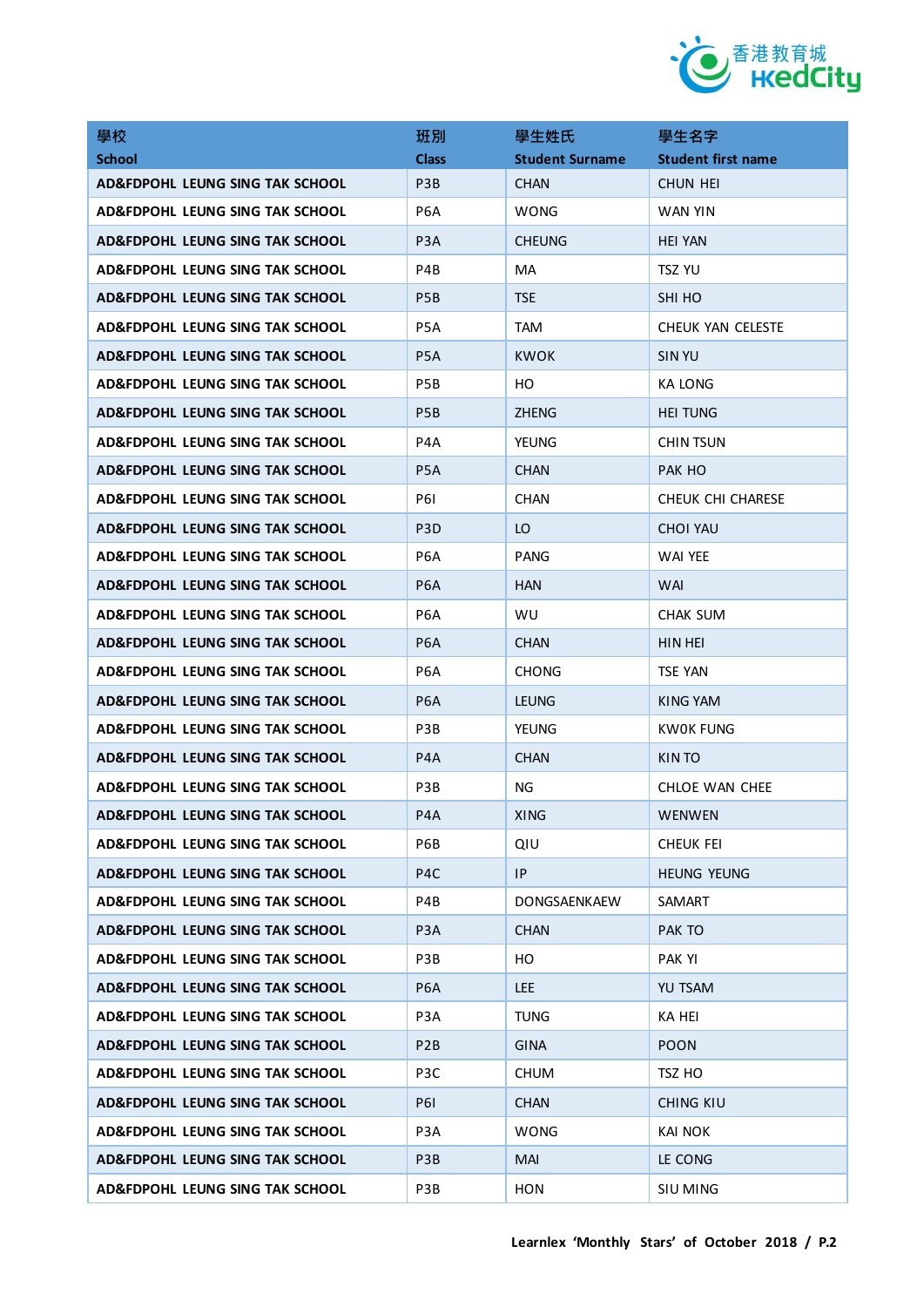

| 學校                                                 | 班別               | 學生姓氏                   | 學生名字                      |
|----------------------------------------------------|------------------|------------------------|---------------------------|
| <b>School</b>                                      | <b>Class</b>     | <b>Student Surname</b> | <b>Student first name</b> |
| AD&FDPOHL LEUNG SING TAK SCHOOL                    | P <sub>3</sub> C | <b>CHOW</b>            | MING HEI HELGE            |
| AD&FDPOHL LEUNG SING TAK SCHOOL                    | P <sub>3</sub> C | SO.                    | <b>TSZ CHING</b>          |
| AD&FDPOHL LEUNG SING TAK SCHOOL                    | P <sub>4</sub> C | <b>XIAN</b>            | <b>XIN RUI</b>            |
| AD&FDPOHL LEUNG SING TAK SCHOOL                    | P <sub>3</sub> C | <b>SIN</b>             | YUI NAM                   |
| AD&FDPOHL LEUNG SING TAK SCHOOL                    | P <sub>3</sub> A | LAM                    | CHUNG KUEN                |
| AD&FDPOHL LEUNG SING TAK SCHOOL                    | P <sub>3</sub> A | <b>YAN</b>             | <b>HAYLEY</b>             |
| AD&FDPOHL LEUNG SING TAK SCHOOL                    | P <sub>3</sub> D | <b>CHAN</b>            | <b>HEI NAM</b>            |
| C.C.C. HEEP WOH PRIMARY SCHOOL                     | P6S              | <b>YEUNG</b>           | YAT BRENDON               |
| <b>C.C.C. HEEP WOH PRIMARY SCHOOL</b>              | P <sub>6</sub> S | <b>KAN</b>             | YUET YI                   |
| <b>C.C.C. HEEP WOH PRIMARY SCHOOL</b>              | P6S              | lei.                   | YUI                       |
| <b>C.C.C. HEEP WOH PRIMARY SCHOOL</b>              | P <sub>6</sub> S | <b>CHENG</b>           | <b>CHUN MAN</b>           |
| <b>C.C.C. HEEP WOH PRIMARY SCHOOL</b>              | P6S              | <b>PUN</b>             | <b>KA CHING CHLOE</b>     |
| C.C.C. HEEP WOH PRIMARY SCHOOL                     | P <sub>6</sub> W | <b>LAU</b>             | TSZ HO                    |
| <b>C.C.C. HEEP WOH PRIMARY SCHOOL</b>              | P5W              | u                      | SHING HEI                 |
| <b>C.C.C. HEEP WOH PRIMARY SCHOOL</b>              | P <sub>5</sub> W | <b>LEUNG</b>           | <b>HOI YING</b>           |
| <b>C.C.C. HEEP WOH PRIMARY SCHOOL</b>              | P <sub>6</sub> S | TO                     | Long hei                  |
| C.C.C. HEEP WOH PRIMARY SCHOOL                     | P <sub>6</sub> S | <b>WONG</b>            | CHUN FOO IDDO             |
| <b>C.C.C. HEEP WOH PRIMARY SCHOOL</b>              | P61              | NG                     | WING YI                   |
| C.C.C. HEEP WOH PRIMARY SCHOOL                     | P6L              | <b>CHAN</b>            | YIK FEI                   |
| <b>C.C.C. HEEP WOH PRIMARY SCHOOL</b>              | P3T              | <b>CHENG</b>           | NING CHUAN                |
| C.C.C. HEEP WOH PRIMARY SCHOOL                     | P <sub>5</sub> W | YU                     | KOK FAI                   |
| <b>C.C.C. HEEP WOH PRIMARY SCHOOL</b>              | P5W              | <b>CHENG</b>           | CHEUK YAN                 |
| <b>C.C.C. HEEP WOH PRIMARY SCHOOL</b>              | P5W              | <b>KEUNG</b>           | <b>TSZ YIN</b>            |
| C.C.C. HEEP WOH PRIMARY SCHOOL                     | P5W              | LAM                    | HO.                       |
| <b>C.C.C. HEEP WOH PRIMARY SCHOOL</b>              | P5W              | YU                     | <b>ZHI LANG</b>           |
| C.C.C. HEEP WOH PRIMARY SCHOOL                     | P5W              | YEUNG                  | <b>SUM YIN</b>            |
| <b>C.C.C. HEEP WOH PRIMARY SCHOOL</b>              | P3T              | <b>CHOW</b>            | <b>TSZ SHEUNG</b>         |
| <b>C.C.C. HEEP WOH PRIMARY SCHOOL</b>              | P5W              | <b>CHONG</b>           | YAN LOK                   |
| <b>C.C.C. HEEP WOH PRIMARY SCHOOL</b>              | P3T              | SZE                    | TO CHAK FUNG              |
| C.C.C. HEEP WOH PRIMARY SCHOOL                     | P3T              | <b>FUNG</b>            | LOK YIU                   |
| <b>C.C.C. TAI O PRIMARY SCHOOL</b>                 | P6A              | SHAHZADA               |                           |
| <b>CHRISTIAN &amp; MISSIONARY ALLIANCE SUN KEI</b> | P <sub>5</sub> C | <b>TANG</b>            | SZE WAN                   |
| PRIMARY SCHOOL                                     |                  |                        |                           |
| CONSERVATIVE BAPTIST LUI MING CHOI                 | P <sub>3</sub> S | LIU                    | MING HIN                  |
| PRIMARY SCHOOL                                     |                  |                        |                           |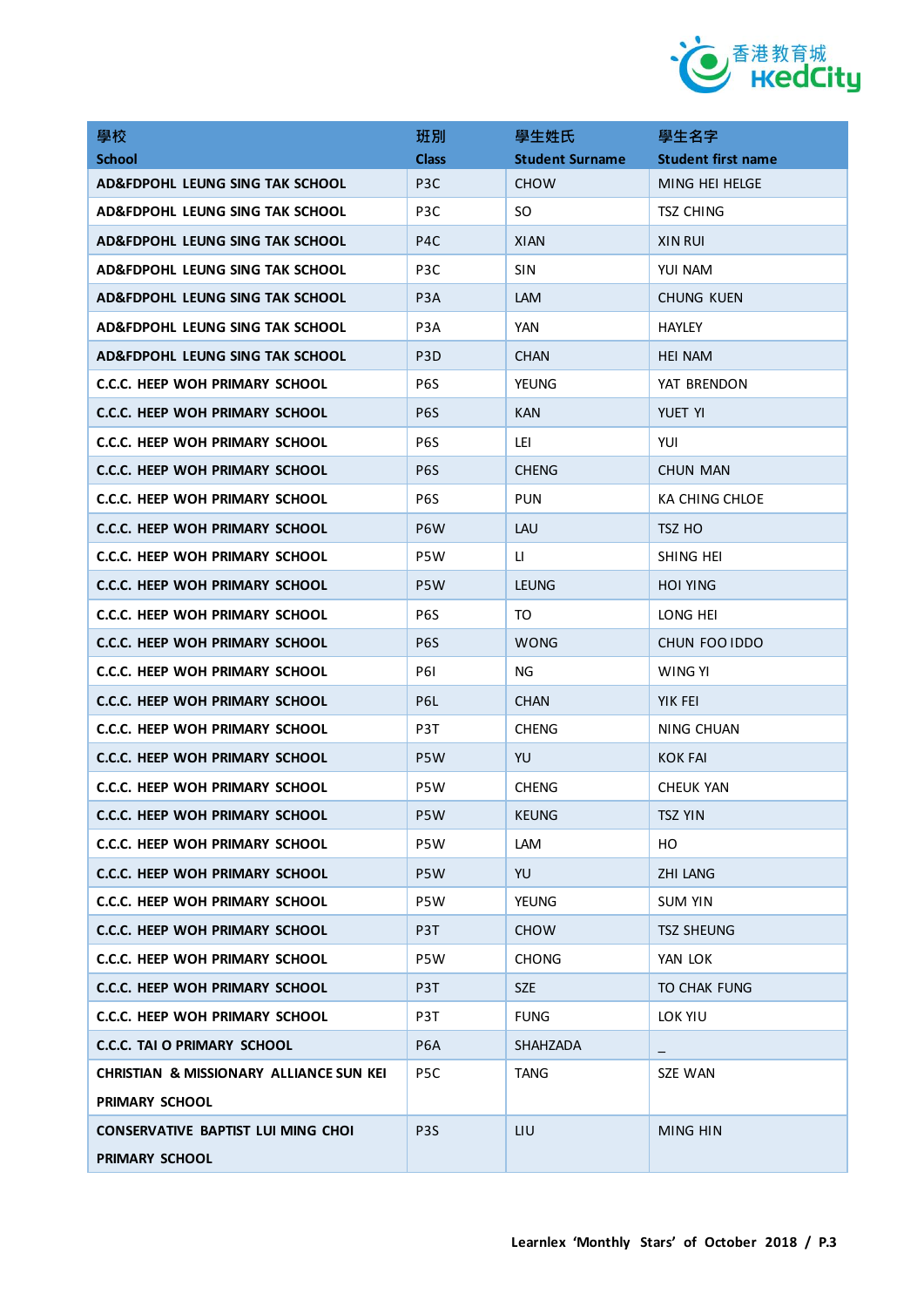

| 學校                                        | 班別               | 學生姓氏                   | 學生名字                      |
|-------------------------------------------|------------------|------------------------|---------------------------|
| <b>School</b>                             | <b>Class</b>     | <b>Student Surname</b> | <b>Student first name</b> |
| CONSERVATIVE BAPTIST LUI MING CHOI        | P4S              | <b>CHEUNG</b>          | WING YU                   |
| <b>PRIMARY SCHOOL</b>                     |                  |                        |                           |
| <b>CONSERVATIVE BAPTIST LUI MING CHOI</b> | P <sub>5</sub> L | <b>CHAN</b>            | <b>SZE CHING</b>          |
| PRIMARY SCHOOL                            |                  |                        |                           |
| CONSERVATIVE BAPTIST LUI MING CHOI        | P <sub>5</sub> L | FU.                    | YUNG CHING                |
| <b>PRIMARY SCHOOL</b>                     |                  |                        |                           |
| <b>CONSERVATIVE BAPTIST LUI MING CHOI</b> | P <sub>5</sub> H | LAU                    | <b>TSZ LAM</b>            |
| PRIMARY SCHOOL                            |                  |                        |                           |
| <b>CONSERVATIVE BAPTIST LUI MING CHOI</b> | P <sub>3</sub> H | HUI                    | <b>KAM KWAN</b>           |
| <b>PRIMARY SCHOOL</b>                     |                  |                        |                           |
| <b>CONSERVATIVE BAPTIST LUI MING CHOI</b> | P4T              | $\mathsf{L}$           | WING HEI                  |
| <b>PRIMARY SCHOOL</b>                     |                  |                        |                           |
| <b>CONSERVATIVE BAPTIST LUI MING CHOI</b> | P <sub>3</sub> S | <b>CHAN</b>            | KING CHI                  |
| <b>PRIMARY SCHOOL</b>                     |                  |                        |                           |
| <b>CONSERVATIVE BAPTIST LUI MING CHOI</b> | P <sub>3</sub> T | <b>TAM</b>             | <b>HO SAN</b>             |
| <b>PRIMARY SCHOOL</b>                     |                  |                        |                           |
| CONSERVATIVE BAPTIST LUI MING CHOI        | P <sub>3F</sub>  | LEUNG                  | CHING JAN                 |
| <b>PRIMARY SCHOOL</b>                     |                  |                        |                           |
| <b>CONSERVATIVE BAPTIST LUI MING CHOI</b> | P3T              | <b>LEE</b>             | <b>SUM YAU</b>            |
| PRIMARY SCHOOL                            |                  |                        |                           |
| <b>GOOD HOPE SCHOOL</b>                   | S <sub>2</sub> B | LEUNG                  | YU KWAN                   |
| <b>GOOD HOPE SCHOOL</b>                   | S <sub>2F</sub>  | <b>CHAN</b>            | CHEUK YING                |
| <b>GOOD HOPE SCHOOL</b>                   | S <sub>2</sub> D | <b>FONG</b>            | YIN CHUN                  |
| <b>GOOD HOPE SCHOOL</b>                   | S <sub>2</sub> B | LIU                    | <b>CHEUK YIN</b>          |
| <b>GOOD HOPE SCHOOL</b>                   | S <sub>2</sub> D | <b>SUN</b>             | <b>KA YING</b>            |
| <b>GOOD HOPE SCHOOL</b>                   | S <sub>2</sub> D | <b>SHUM</b>            | WUT CHING ABIGAIL         |
| <b>GOOD HOPE SCHOOL</b>                   | S <sub>2</sub> D | LAM                    | OI SHUN                   |
| <b>GOOD HOPE SCHOOL</b>                   | S1B              | <b>CHIU</b>            | <b>WING</b>               |
| <b>GOOD HOPE SCHOOL</b>                   | S <sub>1</sub> A | <b>CHONG</b>           | <b>KA WUN</b>             |
| <b>GOOD HOPE SCHOOL</b>                   | S1B              | <b>CHOI</b>            | YUI HEI OLIVIA            |
| <b>GOOD HOPE SCHOOL</b>                   | S1B              | <b>CHEUNG</b>          | <b>KA YUET</b>            |
| <b>GOOD HOPE SCHOOL</b>                   | S1C              | <b>LEE</b>             | <b>KA WAI</b>             |
| <b>GOOD HOPE SCHOOL</b>                   | S1B              | <b>HUNG</b>            | PUI YI                    |
| <b>GOOD HOPE SCHOOL</b>                   | S1B              | <b>FUNG</b>            | CHEUK YU                  |
| <b>GOOD HOPE SCHOOL</b>                   | S1B              | <b>CHAU</b>            | <b>HEI TUNG</b>           |
| <b>GOOD HOPE SCHOOL</b>                   | S1B              | LAM                    | <b>HOI CHING</b>          |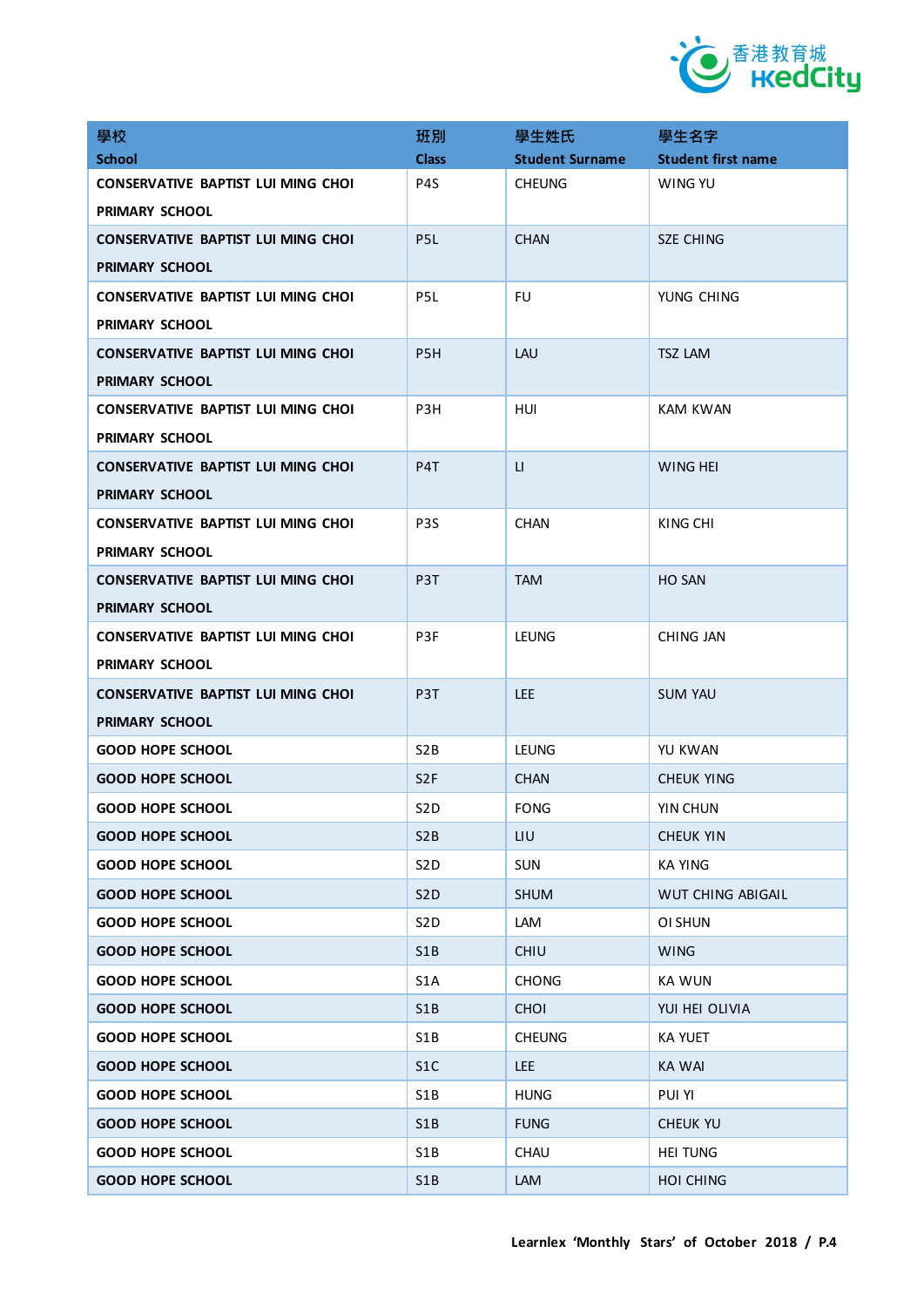

| 學校                                      | 班別               | 學生姓氏                   | 學生名字                      |
|-----------------------------------------|------------------|------------------------|---------------------------|
| <b>School</b>                           | <b>Class</b>     | <b>Student Surname</b> | <b>Student first name</b> |
| <b>GOOD HOPE SCHOOL</b>                 | S <sub>2F</sub>  | LIU                    | YARUI                     |
| <b>GOOD HOPE SCHOOL</b>                 | S1B              | YAU                    | CHEUK NAM BERNICE         |
| <b>GOOD HOPE SCHOOL</b>                 | S <sub>1</sub> A | LO                     | WING IN                   |
| <b>GOOD HOPE SCHOOL</b>                 | S <sub>1</sub> A | LUI                    | YAN WAI                   |
| <b>GOOD HOPE SCHOOL</b>                 | S <sub>1</sub> B | <b>YEUNG</b>           | TSZ CHING                 |
| LOK SIN TONG LEUNG KAU KUI PRIMARY      | P <sub>4</sub> B | <b>LAM</b>             | KA WING                   |
| <b>SCHOOL</b>                           |                  |                        |                           |
| LOK SIN TONG LEUNG KAU KUI PRIMARY      | P4B              | <b>LAM</b>             | CHING YEUNG               |
| <b>SCHOOL</b>                           |                  |                        |                           |
| LOK SIN TONG LEUNG KAU KUI PRIMARY      | P <sub>4</sub> B | <b>NG</b>              | <b>TSZ CHING</b>          |
| <b>SCHOOL</b>                           |                  |                        |                           |
| LOK SIN TONG LEUNG KAU KUI PRIMARY      | P4B              | <b>CHENG</b>           | <b>KWAN CHUN</b>          |
| <b>SCHOOL</b>                           |                  |                        |                           |
| <b>MENG TAK CATHOLIC SCHOOL</b>         | P <sub>4</sub> B | <b>TSOI</b>            | <b>KWOK YIN KARSON</b>    |
| PO LEUNG KUK TIN KA PING PRIMARY SCHOOL | P4A              | <b>YONG</b>            | CHUN HO JACKO             |
| SHA TAU KOK CENTRAL PRIMARY SCHOOL      | P5A              | <b>ZENG</b>            | Hongxing                  |
| SKH WING CHUN PRIMARY SCHOOL            | P <sub>5</sub> A | LIU                    | SZE YU                    |
| ST. ANDREW'S CATHOLIC PRIMARY SCHOOL    | P <sub>5</sub> C | LAU                    | KING LONG                 |
| ST. ANDREW'S CATHOLIC PRIMARY SCHOOL    | P <sub>5</sub> A | <b>TSANG</b>           | KI TSUN                   |
| ST. ANDREW'S CATHOLIC PRIMARY SCHOOL    | P <sub>5</sub> A | NING                   | <b>TSZ WING</b>           |
| ST. ANDREW'S CATHOLIC PRIMARY SCHOOL    | P <sub>5</sub> A | <b>TSANG</b>           | CHEUK KIU                 |
| ST. ANDREW'S CATHOLIC PRIMARY SCHOOL    | P <sub>5</sub> A | <b>CHUI</b>            | LOK HIM                   |
| <b>ST. PAUL'S CONVENT SCHOOL</b>        | S1U              | Wong                   | Muk Ling Grace            |
| ST. PAUL'S CONVENT SCHOOL               | S1T              | Law                    | Toby                      |
| ST. PAUL'S CONVENT SCHOOL               | S1T              | Wong                   | Sze Yung Candy            |
| ST. PAUL'S CONVENT SCHOOL               | S1T              | Lu                     | Ying Yu Belle             |
| ST. PAUL'S CONVENT SCHOOL               | S1T              | Yu                     | Chi Ki Joyce              |
| ST. PAUL'S CONVENT SCHOOL               | S1T              | Poon                   | Chi Yung Aimee            |
| ST. PAUL'S CONVENT SCHOOL               | S1T              | Chan                   | Yung Ka                   |
| ST. PAUL'S CONVENT SCHOOL               | S1L              | Kwan                   | Tsz Ching                 |
| ST. PAUL'S CONVENT SCHOOL               | S <sub>1</sub> L | Chu                    | Camille Wing Hei          |
| ST. PAUL'S CONVENT SCHOOL               | S <sub>1</sub> L | Chan                   | Hoi Ling Charmaine        |
| ST. PAUL'S CONVENT SCHOOL               | S <sub>1</sub> L | Wong                   | Cheuk Wun                 |
| ST. PAUL'S CONVENT SCHOOL               | S1T              | So                     | Yuen Ching Katie          |
| ST. PAUL'S CONVENT SCHOOL               | S <sub>1</sub> P | Kwan                   | Pun Hei Ellie             |
| ST. PAUL'S CONVENT SCHOOL               | S1P              | Leung                  | Tsz Ching                 |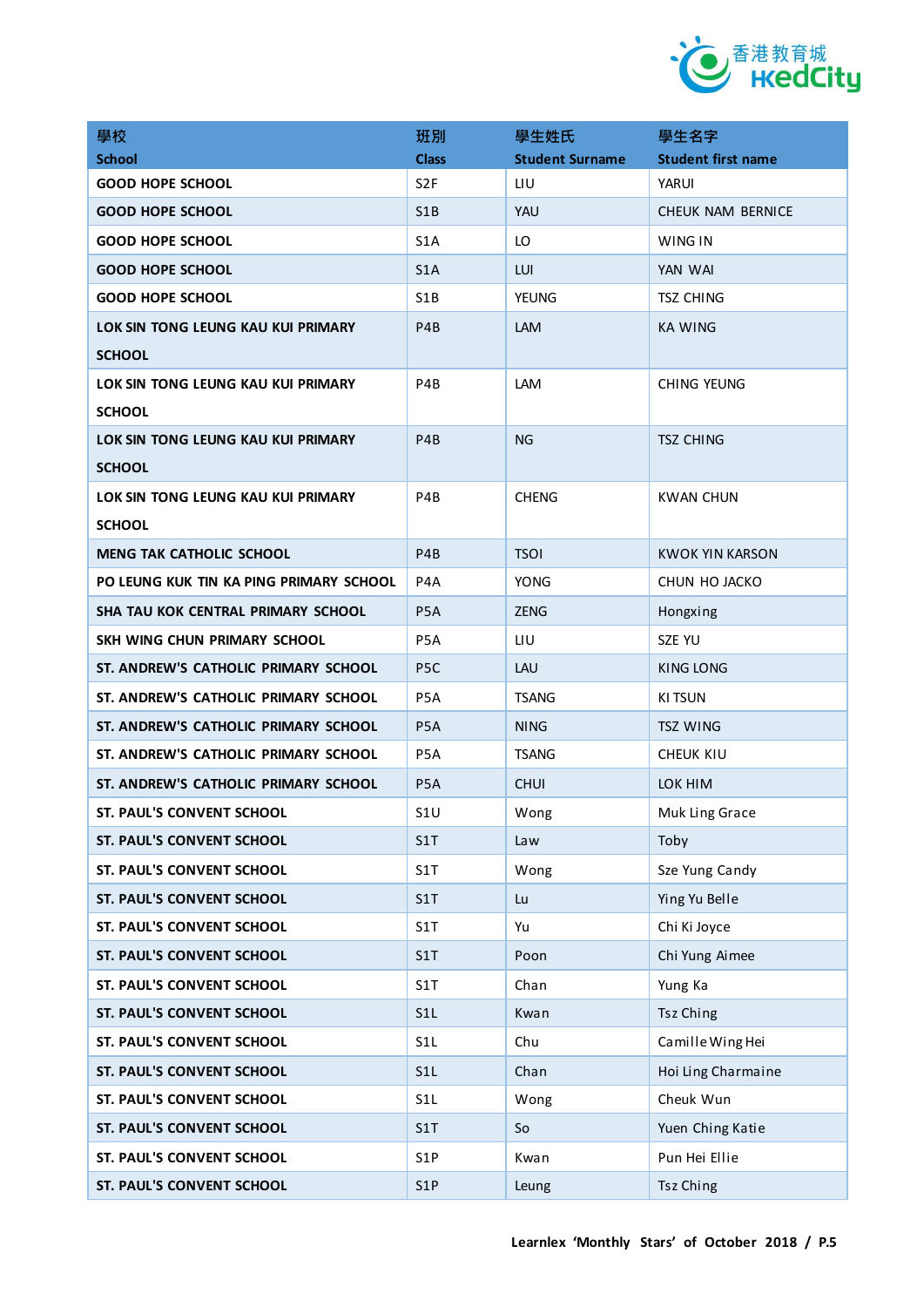

| 學校                                   | 班別               | 學生姓氏                   | 學生名字                      |
|--------------------------------------|------------------|------------------------|---------------------------|
| <b>School</b>                        | <b>Class</b>     | <b>Student Surname</b> | <b>Student first name</b> |
| <b>ST. PAUL'S CONVENT SCHOOL</b>     | S1S              | Au-Yeung               | Wei Ming Adelheid Sarah   |
| <b>ST. PAUL'S CONVENT SCHOOL</b>     | S1S              | Kwok                   | Megan Jane                |
| ST. PAUL'S CONVENT SCHOOL            | S1S              | Cheng                  | Wing Yiu Cheri            |
| ST. PAUL'S CONVENT SCHOOL            | S1S              | Lam                    | Sum Kit                   |
| ST. PAUL'S CONVENT SCHOOL            | S1S              | Hung                   | Ho Ching                  |
| ST. PAUL'S CONVENT SCHOOL            | S <sub>15</sub>  | Mak                    | Wing Huen Eunice          |
| ST. PAUL'S CONVENT SCHOOL            | S1S              | Tam                    | Wing Yu                   |
| ST. PAUL'S CONVENT SCHOOL            | S1S              | Ho                     | Man Hei Jasmine           |
| ST. PAUL'S CONVENT SCHOOL            | S <sub>1</sub> P | Lam                    | Hin Ching Demi            |
| <b>ST. PAUL'S CONVENT SCHOOL</b>     | S <sub>1</sub> P | Yeung                  | Tsz Tim                   |
| ST. PAUL'S CONVENT SCHOOL            | S <sub>1</sub> P | Chan                   | Hei Tung Samantha         |
| <b>ST. PAUL'S CONVENT SCHOOL</b>     | S <sub>1</sub> P | Leung                  | Wai Ying Katrina          |
| ST. PAUL'S CONVENT SCHOOL            | S1S              | Yu                     | Wing Nam Mickie           |
| ST. PAUL'S CONVENT SCHOOL            | S <sub>1</sub> A | Wong                   | Yee Ting Sana             |
| ST. PAUL'S CONVENT SCHOOL            | S <sub>1</sub> A | Patel                  | Siya Kalpeshkumar         |
|                                      |                  |                        |                           |
| TWGHS SIN CHU WAN PRIMARY SCHOOL     | P4B              | <b>MA</b>              | SHUWEN                    |
| TWGHS SIN CHU WAN PRIMARY SCHOOL     | P <sub>5</sub> C | <b>CHEUNG</b>          | <b>MAN HO</b>             |
| TWGHS SIN CHU WAN PRIMARY SCHOOL     | P <sub>1</sub> B | LAM                    | <b>CHUN KWONG</b>         |
| WAI CHOW PUBLIC SCHOOL (SHEUNG SHUI) | P6E              | <b>HUANG</b>           | LOK HIN                   |
| WAI CHOW PUBLIC SCHOOL (SHEUNG SHUI) | P4E              | <b>MOK</b>             | <b>KA HEI</b>             |
| YAN OI TONG TIN KA PING SECONDARY    | S <sub>2</sub> A | <b>WONG</b>            | <b>HON SHUN</b>           |
| <b>SCHOOL</b>                        |                  |                        |                           |
| YAN OI TONG TIN KA PING SECONDARY    | S <sub>2</sub> A | <b>WONG</b>            | <b>TSZ LONG</b>           |
| <b>SCHOOL</b>                        |                  |                        |                           |
| YAN OI TONG TIN KA PING SECONDARY    | S <sub>2</sub> A | <b>TSANG</b>           | <b>HING HO</b>            |
| <b>SCHOOL</b>                        |                  |                        |                           |
| YAN OI TONG TIN KA PING SECONDARY    | S <sub>2</sub> A | <b>CHEUNG</b>          | <b>CHI MING</b>           |
| <b>SCHOOL</b>                        |                  |                        |                           |
| YAN OI TONG TIN KA PING SECONDARY    | S <sub>2</sub> B | <b>WONG</b>            | <b>TSZ HIN</b>            |
| <b>SCHOOL</b>                        |                  |                        |                           |
| YAN OI TONG TIN KA PING SECONDARY    | S <sub>2</sub> A | <b>WONG</b>            | <b>NOK HIN</b>            |
| <b>SCHOOL</b>                        |                  |                        |                           |
| YAN OI TONG TIN KA PING SECONDARY    | S <sub>2</sub> A | <b>CHAN</b>            | CHEUK YIN                 |
| <b>SCHOOL</b>                        |                  |                        |                           |